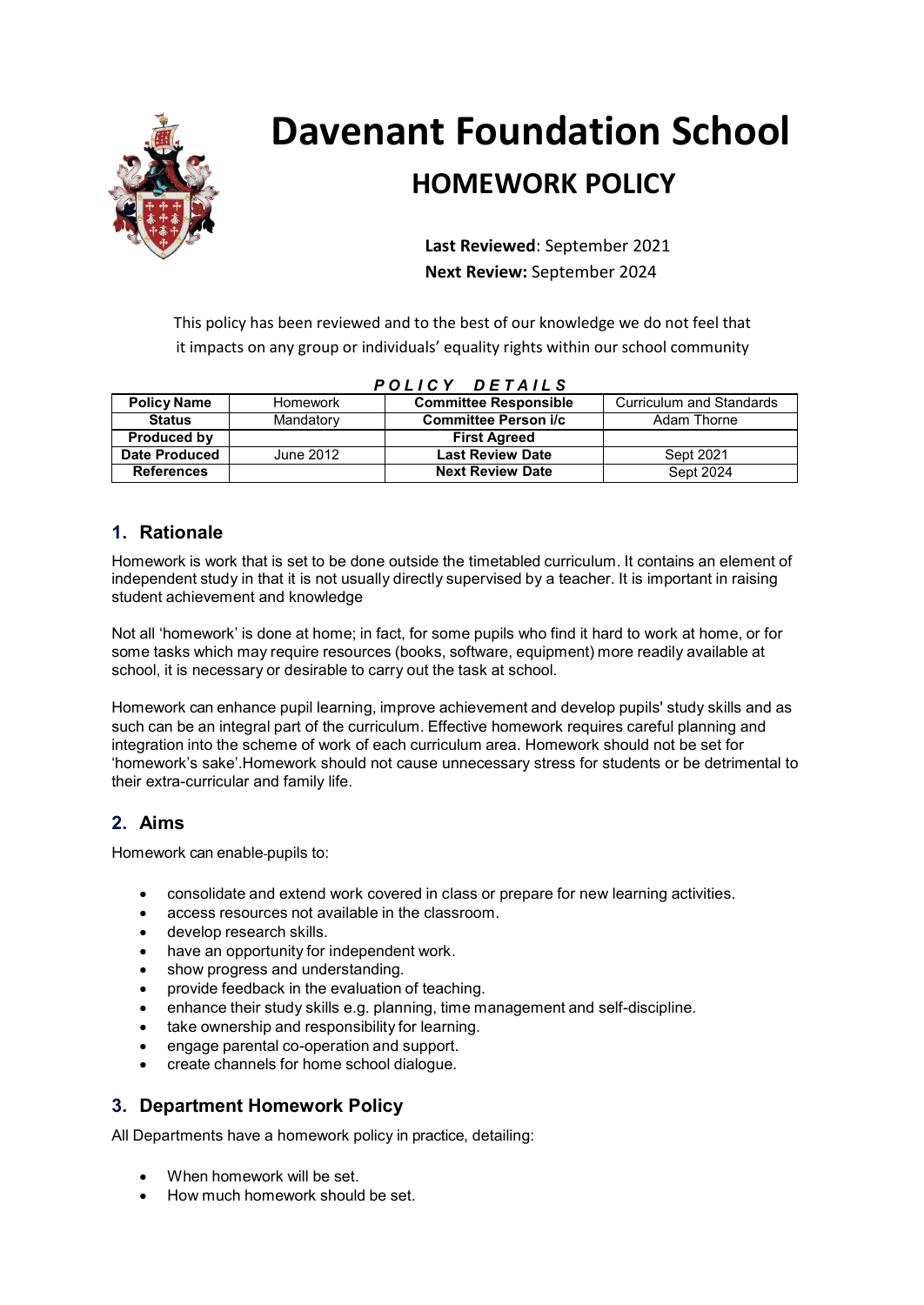- Types of homework used.
- Place of homework in the scheme of work.
- Sanctions for unsatisfactory work.
- How and by whom homework will be monitored.

# **Expectations: How much and by whom?**

Whilst homework is not a statutory requirement, the amount set is at the Head teacher's discretion. The uniqueness and demands for each subject will dictate how and what is set to maximize the learning of students while maintaining a healthy home/school balance.

Maximum homework times for year groups.

Year 7 and 8 90 minutes maximum per day Year 9 120 minutes maximum per day Year 10 & 11 150 minutes maximum per day

Staff should aim not to set homework for the next day where possible.

Year 12 and 13 will vary depending on individual courses and number of subjects studied.

# **Homework tasks**

Homework can be but not limited to:

- Independent learning
- Consolidation of work in class
- Practice learning by doing
- Completion of course work assignments
- Research and preparing for next lesson
- Reading
- Interviews
- Drawing
- Using ICT
- Recording
- Flip learning
- Reading around the subject
- Consolidation of learning

#### **Sanctions**

When homework is not completed, teachers should initially support the pupil and ensure the tasks set meet the pupil's needs. If this is so, then sanctions should be used. Teachers receive support from their HoTLA and Senior staff. The sanctions are as follows:

- Class teacher discussion and negotiation with pupil, imposition, informing parents
- HoTLA discussion and negotiation with referred pupil, imposition, informing parents. letter to parents and detention if necessary.
- Tutors through weekly monitoring, identifying pupils with homework problems across several curriculum areas and refers to Head of Year. Head of Year discusses and negotiates with pupil, applies sanction or support where appropriate.
- Head of Year refers pupil to Learning Support Co-ordinator and will work with the parent for a persistent offender.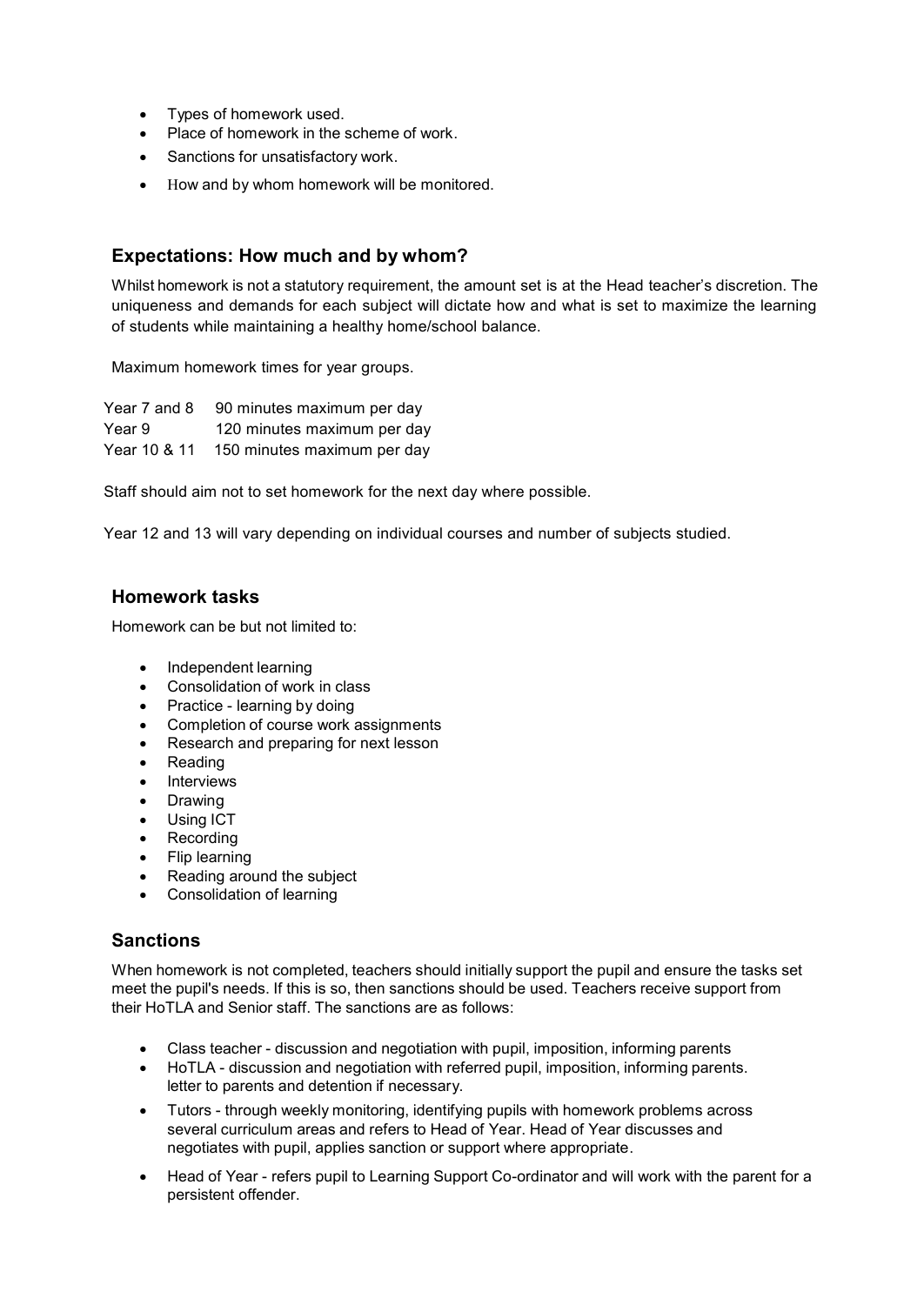# **Incentives**

High quality homework and a good work ethos should be sensitively praised in class.

Where appropriate, homework should be included in display work. Credits and rewards for achievement and sustained effort may be awarded for good homework. For exceptional pieces of homework, a department letter or postcard may be sent home.

# **4. Responsibilities**

#### **The role of the student**

- To listen to homework instructions in class.
- To copy down instructions for the task and deadline date or access the work via INSIGHT.
- To ensure that homework is completed and handed in to meet the deadline.
- To attempt all work and give their best.
- To inform the class teacher of any difficulties.

# **The role of the Form Tutor**

- To include homework in pupil mentoring where appropriate.
- To encourage good practice of homework
- To note and respond to any comments communicated by parents.

#### **The role of the Class Teacher**

The class teacher controls the direction of homework and the nature of tasks undertaken.

The teacher will:

- Set homework according to department policy on INSIGHT
- Aim to set engaging homework
- Ensure work set is appropriate for different students' needs
- Provide the stimulus.
- Check homework is completed by all
- Give full and comprehensive instructions.
- Set deadlines for completed work and ensure that they are met.
- Provide help and support where appropriate, adapting for individuals where appropriate
- Inform the HoTLA and Curriculum Leader, Tutor and Head of Year, as appropriate, when problems arise.

# **The role of the Librarian**

To provide after school and lunchtime opportunities for independent study.

# **The role of the HoTLA & Subject Leader**

- To seek to enhance the quality of homework set.
- To monitor and evaluate homework policy within their curriculum area.

# **The role of the SLG**

- To provide staff, pupils and parents with the necessary homework documentation.
- To develop classroom practice to enhance homework across the school.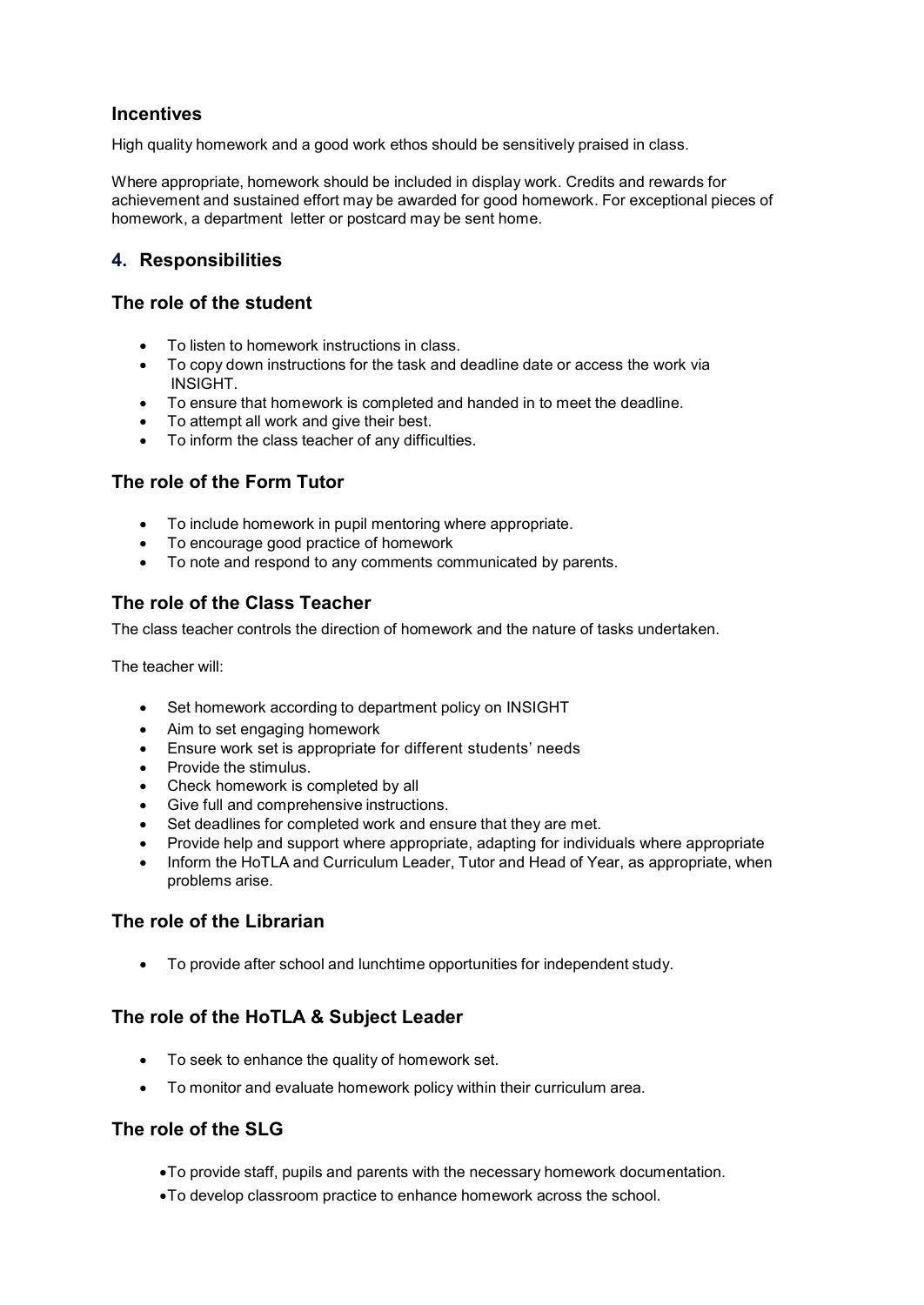- To review annually the school homework policy.
- To monitor and evaluate the school homework policy.
- To monitor amount set by departments to ensure balance and consistency.

#### **The role of the Parents**

The role of the parent is crucial if a child is to gain success from homework. To reinforce its value through positive feedback will give students the confidence to persevere, work hard and reach high standards of achievement.

Parents can assist by:

- Providing a table, chair and a quiet place to work.
- Arranging with their child when homework is to be done as a student's free time and clubs are important too.
- Checking the time spent on individual tasks.
- Ensuring that outside clubs do not hamper a child's quality of work and put a child under undue pressure.
- Checking presentation and content of all homework being returned to school.
- Regularly checking INSIGHT to see what has been set.
- Providing the school with information about any problems by e mailing reception

#### **5. Monitoring**

#### **Subject Staff**

- Will keep a record of homework tasks as part of planning an sequencing learning.
- Make the record available to the HoTLA and Subject Leader if requested.

#### **HoTLA and Subject Leader**

Will sample homework

- Will look at examples of homework and talk to pupils and staff according to monitoring programme using homework monitoring criteria.
- Will evaluate and update action plan if required.

#### **SLG**

- Will sample homework in their Line Managed area
- Will sample examples of work and talk to pupils according to monitoring programme.
- Will review school policy every two years.

#### **MONITORING THE POLICY**

- The Homework Policy is regularly monitored (at least bi-annually) **by Governors** and evaluated to check that it supports students' learning in the best possible way.
- The SLG with HODs will monitor frequency to ensure students receive a balance of homework that enhances learning without being detrimental to a student's wellbeing and family time